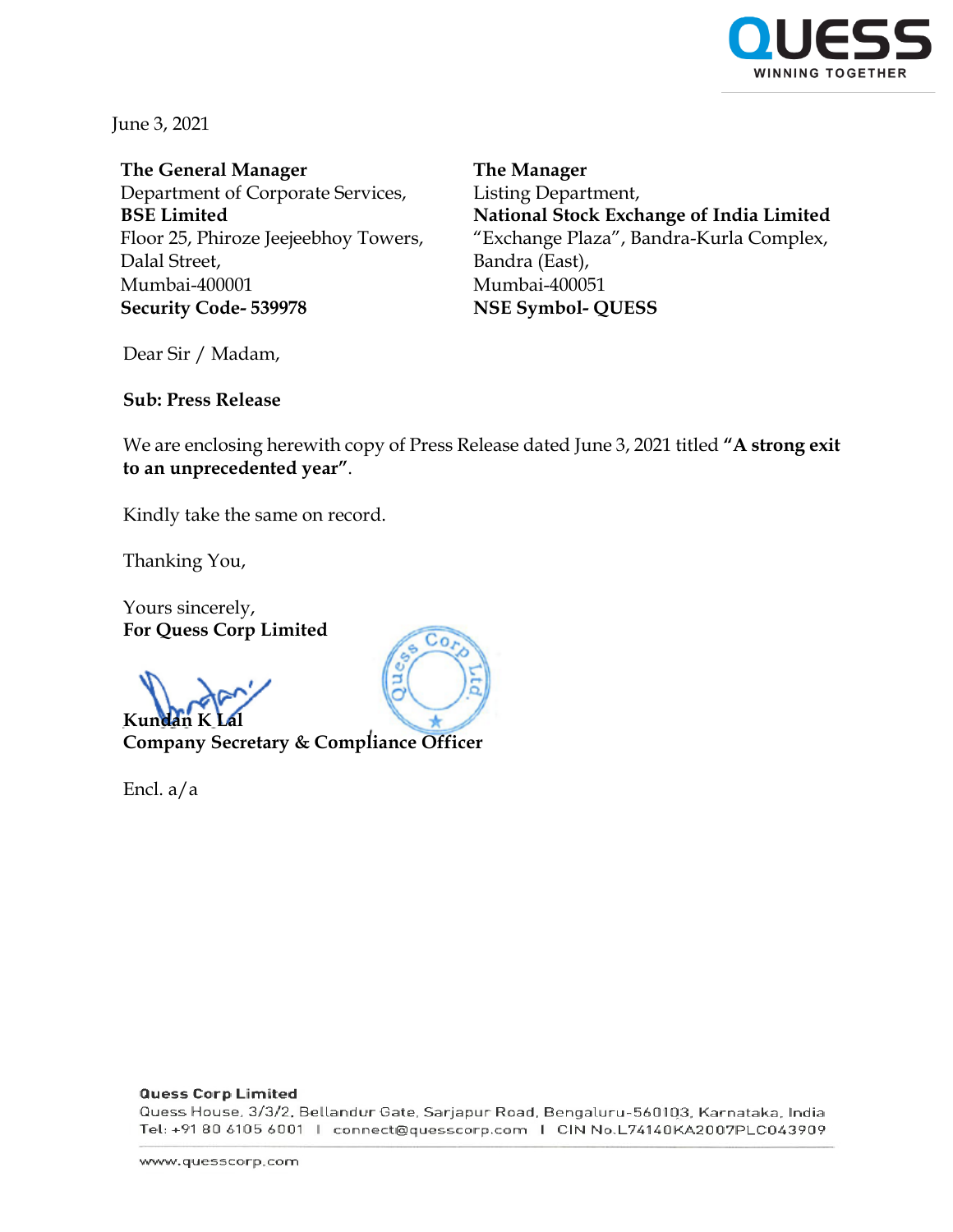

BSE: 539978 I NSE: QUESS I ISIN: INE615P01015 I CIN: L74140KA2007PLC043909 I WWW.QUESSCORP.COM

### **A strong exit to an unprecedented year**

Bengaluru, India. 03<sup>rd</sup> June 2021. Quess Corp, India's leading business services provider announced its financial results for the fourth quarter and year ended 31<sup>st</sup> March 2021 today.

Key highlights:

- **H2'21 top line growth** and **improved efficiencies** drove strong operating results
- Significant **improvements in cash generation**, with OCF of ₹ 587cr versus ₹ 234cr in FY'20
- **Net cash** position of ₹ 99cr versus a net debt position of ₹ 355cr in FY'20
- Announced **first-ever dividend** at ₹ **7 per share**, ~33% of FCF to be returned to shareholders over 3 years as per new dividend policy

The key consolidated financial parameters are:

| <b>Particulars</b> (in $\bar{\tau}$ cr) | <b>Q4 FY21</b> | <b>Q4 FY20</b> | <b>Q3 FY21</b> | YoY        | QoQ        | <b>FY21</b> | <b>FY20</b> | YoY        |
|-----------------------------------------|----------------|----------------|----------------|------------|------------|-------------|-------------|------------|
| <b>Revenue from operations</b>          | 3.005          | 2,995          | 2,808          | 0%         | 7%         | 10.837      | 10,991      | (1%)       |
| <b>EBITDA</b>                           | 38             | 169            | 151            | (78%)      | (75%)      | 458         | 658         | (30%)      |
| <b>EBITDA</b> margin                    | 1.26%          | 5.63%          | 5.37%          | $-437$ bps | $-411$ bps | 4.23%       | 5.98%       | $-176$ bps |
| <b>Profit Before Tax</b>                | (31)           | (594)          | 80             | 95%        | (139%)     | 185         | (384)       | 148%       |
| <b>PBT</b> margin                       | $-1.04\%$      | $-19.85%$      | 2.85%          | 1881 bps   | $-389$ bps | 1.70%       | $-3.50%$    | 520 bps    |
| <b>Profit After Tax</b>                 | (58)           | (630)          | 46             | 91%        | (228%)     | 74          | (432)       | 117%       |
| <b>PAT</b> margin                       | $-1.94\%$      | $-21.04%$      | 1.62%          | 1910 bps   | $-356$ bps | 0.68%       | $-3.93%$    | $461$ bps  |

# **Financial Highlights**

- Resurgence of growth in H2'21 made up for decline in Q1'21; Revenue closed flat for the year over FY'20
- Q4'21 EBITDA down 78% YoY. Includes provision of ₹ 119cr towards legacy government business. Lockdown-related losses in Q4'21 from Training and Skill Development and Food businesses amounted to ₹ 20 cr versus Q4'20. Adjusted for this, EBITDA would be up 5% YoY.
- Reported PAT for FY'21 at ₹ 74cr from ₹ -432cr; one-time charge on account of Goodwill DTL creation amounting to ₹ 52cr due to change in tax law
- OCF grew 151% YoY to ₹ 587cr in FY'21 from ₹ 234cr in FY'20
- OCF / Normalised Operating EBITDA at 131% in FY'21 against 44% in FY'20
- Gross Debt reduced to ₹ 516cr from ₹ 1,147cr on the back of cash management, improved collections, and income tax refunds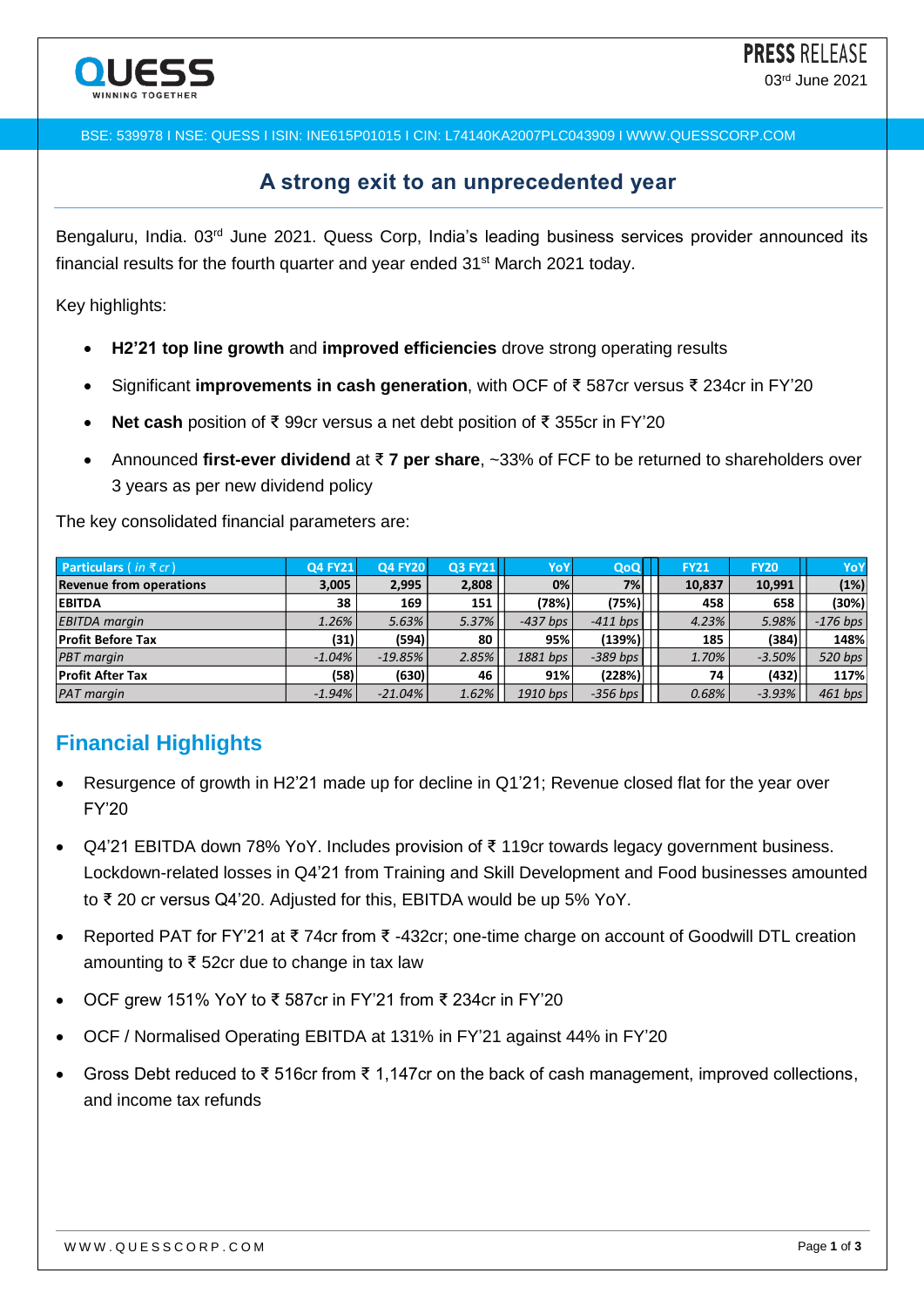

## **Other highlights**

- **Workforce Management:** GS headcount almost back to pre-COVID levels of 240k in H2'21 against 203k in H1'21. Domestic IT Staffing saw EBITDA grow 54% in FY'21. Training and Skill Development break even in Q4'21 although operating at 50% due to lockdown restrictions.
- **Global Technology Solutions:** Emerged as largest EBITDA contributing platform in H2'21, revenue / FTE was 3.5% higher YoY in Q4'21. Pivot towards platform and non-voice business continues.
- **Operating Asset Management:** Q4'21 revenues 9% higher QoQ, driven by customer acquisitions. Industrials returning to growth, with Q4'21 revenues 11% higher QoQ. IFM and Security Services continue to be impacted by WFH in IT/ITES & education sectors which contributed to 49% of pre-COVID revenues.
- **Emerging Business:** Monster India showing green shoots with stronger sales, better product performance, and improved P&L

Commenting on the results, MD & Group CEO Mr. Suraj Moraje said*, "In a year that has been challenging indeed, Quess has been at the forefront of society's war against COVID, even while emerging as an operationally fitter, financially stronger, and more technology-intense organization. On the back of this, it has been a pleasure to reward our shareholders with our first ever dividend payout in line with our new dividend policy. We will continue to innovate our offerings and put our best foot forward, while remaining committed to our twin goals of 20% ROE by FY23 and 20% Y-o-Y OCF CAGR."*